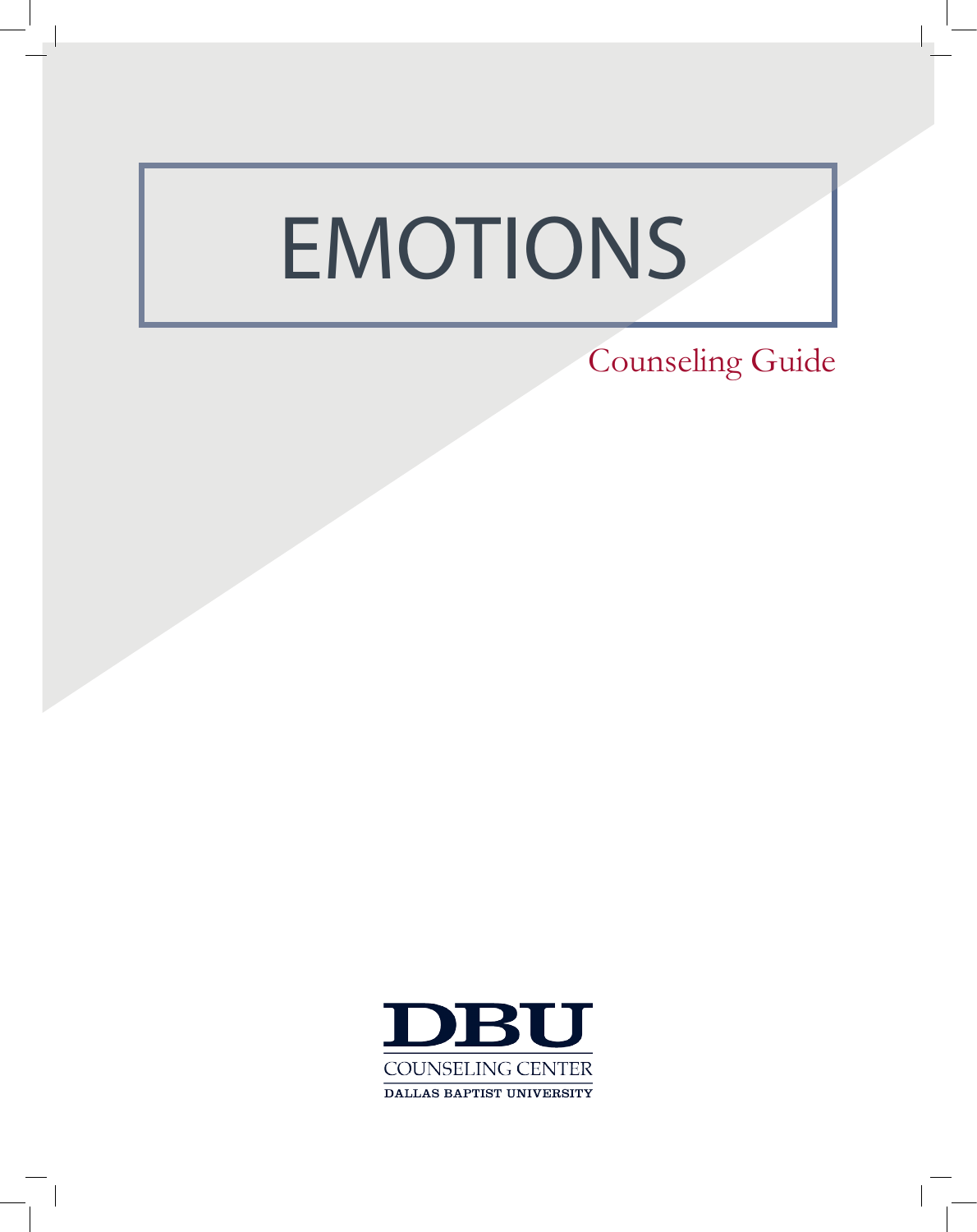#### WHAT IS AN EMOTION?

Simple Definition - A strong feeling (such as love, anger, joy, hate, or fear).

Full Definition - A conscious mental reaction (as anger or fear) subjectively experienced as strong feeling usually directed toward a specific object and typically accompanied by physiological and behavioral changes in the body.

Nine basic emotions- Anger, fear, happiness, sadness, guilt, shame, safety, hurt, and loneliness. Each of these emotions can be broken down into secondary and tertiary emotions.

### WHAT DOES THE BIBLE SAY ABOUT EMOTIONS?

ANGER: "Be angry and do not sin; do not let the sun go down on your anger." (Ephesians 4:26 ESV)

FEAR: "When I am afraid, I put my trust in you." (Psalm 56:3 NIV)

HAPPINESS: "Therefore my heart is glad, and my whole being rejoices; my flesh also dwells secure." (Psalm 16:9 ESV)

SADNESS: "Even in laughter, the heart may ache, and the end of joy may be grief." (Proverbs 14:13 ESV)

GUILT: "For godly grief produces a repentance that leads to salvation without regret, whereas worldly grief produces death." (2 Corinthians 7:10 ESV)

SHAME: "Now, little children, abide in Him, so that when He appears, we may have confidence and not shrink away from Him in shame at His coming." (1 John 2:28 NASB)

SAFETY: "The name of the Lord is a strong tower; the righteous man runs into it and is safe." (Proverbs 18:10 ESV)

HURT: "I have said these things to you, that in me you may have peace. In the world you will have tribulation. But take heart; I have overcome the world."(John 16:33 ESV)

LONELINESS: "Then the Lord God said, 'It is not good that the man should be alone; I will make him a helper fit for him.' " (Genesis 2:18 ESV)

1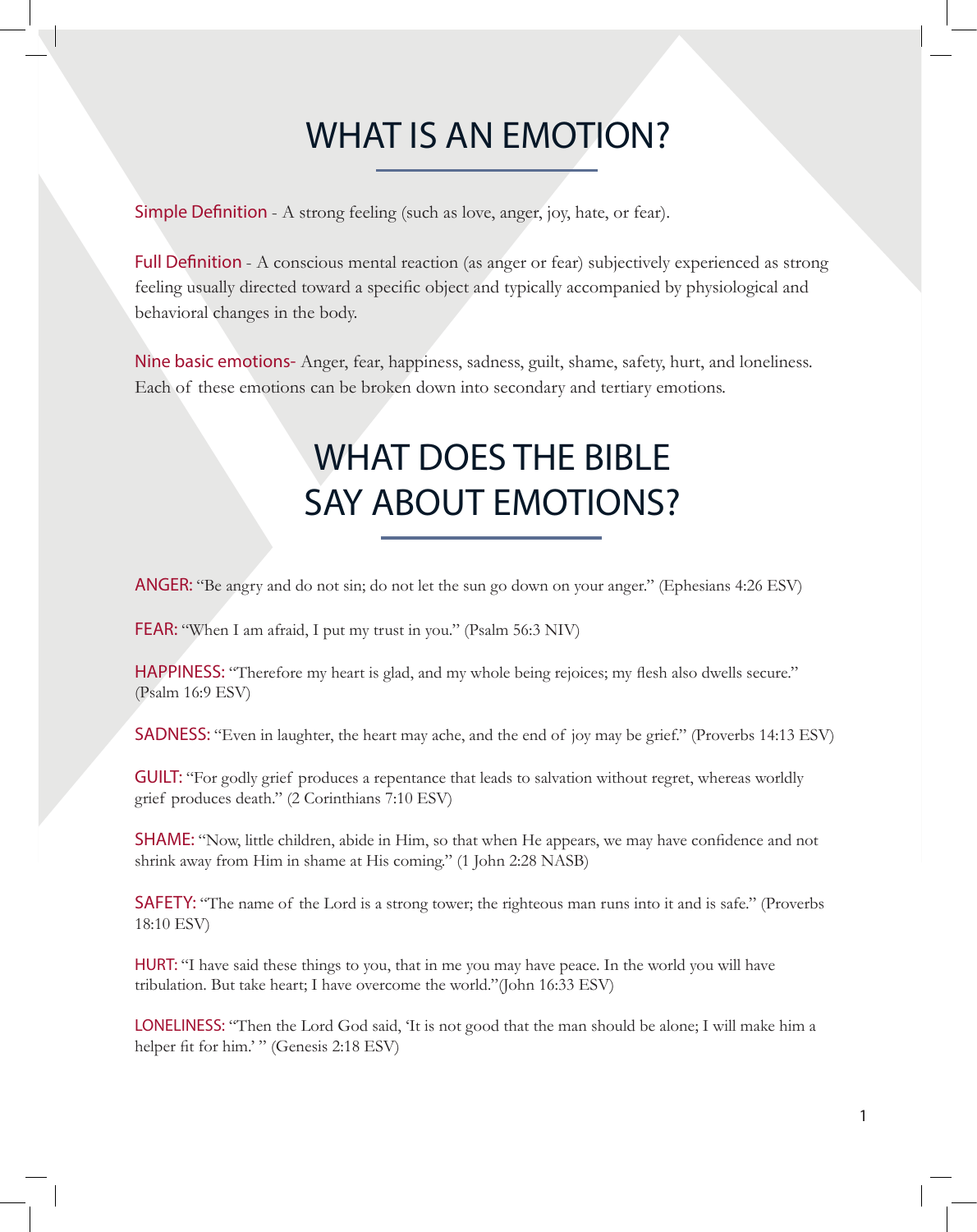#### PURPOSE OF EMOTIONS

**E**ach emotion serves a purpose in our lives. Most people are naturally more comfortable with the "good" emotions than with the "negative" emotions (i.e. anxiety, anger, sadness, etc.). However, there is no such thing as a "good" or "bad" emotion. The problem emerges when we get so good at avoiding our emotions, we lose the access to the important function they serve.

| <b>EMOTION</b> | <b>ACTION</b><br><b>TENDENCY</b>                        | <b>COMMUNICATION</b>                                           | <b>NEED INDICATED</b>                |
|----------------|---------------------------------------------------------|----------------------------------------------------------------|--------------------------------------|
| Anger          | Attack/Assert                                           | "This is not fair!"<br>"Someone is<br>disrespecting me."       | Protect<br>Create boundaries         |
| Fear           | Avoid<br>Flee<br>Fight                                  | "This is threatening!"<br>"There is danger!"                   | Safety                               |
| Happiness      | Continue<br>More of the same                            | "This is good!"<br>"I want more of this!"                      | Satisfaction                         |
| Sadness        | Slow down<br>Withdraw                                   | "There has been a loss!"                                       | Grieving                             |
| Guilt          | Make amends<br>Apologize<br>Repent<br>Solve the problem | "I have done something<br>wrong to you."<br>"I have hurt you." | Correction<br>Self-respect           |
| Shame          | Hide<br>Cover-up<br><b>Set Limits</b>                   | "There is something<br>wrong with me."                         | Approval<br><b>Social Acceptance</b> |
| Safety         | Protection<br>Flee from danger                          | "I am not in danger."                                          | Community<br>Safety                  |
| Hurt           | Relational<br>Distancing                                | "I am in pain."<br>"I need to heal."                           | Healing                              |
| Loneliness     | <b>Seek Community</b>                                   | "Stay close"<br>"I have no one I can<br>connect with."         | Connection<br>Relationship           |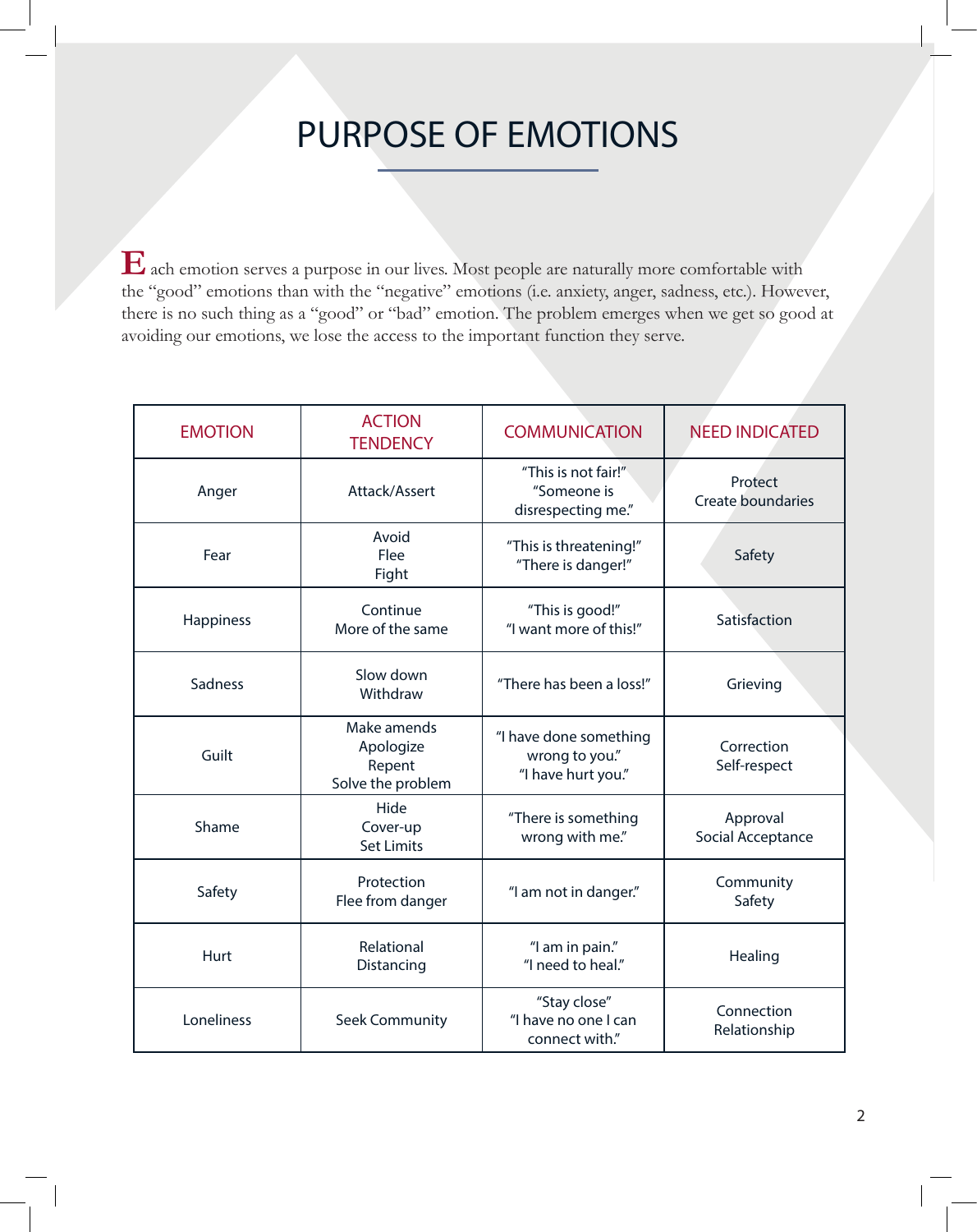Emotions often take the form of a physical feeling. Read the physical responses below and see if you can identify each emotion.

ANGER: Clenching fists, headache, grinding teeth, upset stomach, flushing, sweating, rapid heart rate, shaking, tense muscles, feeling as if one's "blood is boiling." It may slowly build up or it may feel like a flood of emotions.

FEAR: Fight or flight response. Increased heartrate, labored breathing, tightness in chest, stomach ache. It is a sense of impending doom or of being threatened in some way.

HAPPINESS: A suppression of worrisome or negative feelings. An increase in energy and exhilaration. An adrenaline boost, which makes one feel warm all over. It enhances one's sense of self.

SADNESS: A feeling as though one's heart is "broken." Tightness in the chest and throat. Loss of appetite. Decrease in energy level, feeling tired.

**GUILT:** A sense of being wrong or inflicting pain on another. Feels weighted down from a heavy burden which causes us to act to correct some real or imagined wrong.

SHAME: A healthy embarrassment or a toxic brokenness. Felt in the lower gut and encompasses our entire perspective. It is a feeling of being broken, defective, unworthy, unlovable, stupid, ugly, dirty, awful, bad, evil, crazy, or worthless.

**SAFETY:** A feeling of being protected which lets one know that they are safe. There is a sense of being free from danger or harm which puts a person at ease and encourages relaxation.

HURT: A feeling of being punched in the stomach or having the wind knocked out of you.

LONELINESS: Feeling alone, disconnected, without companions, closed off, separated and empty.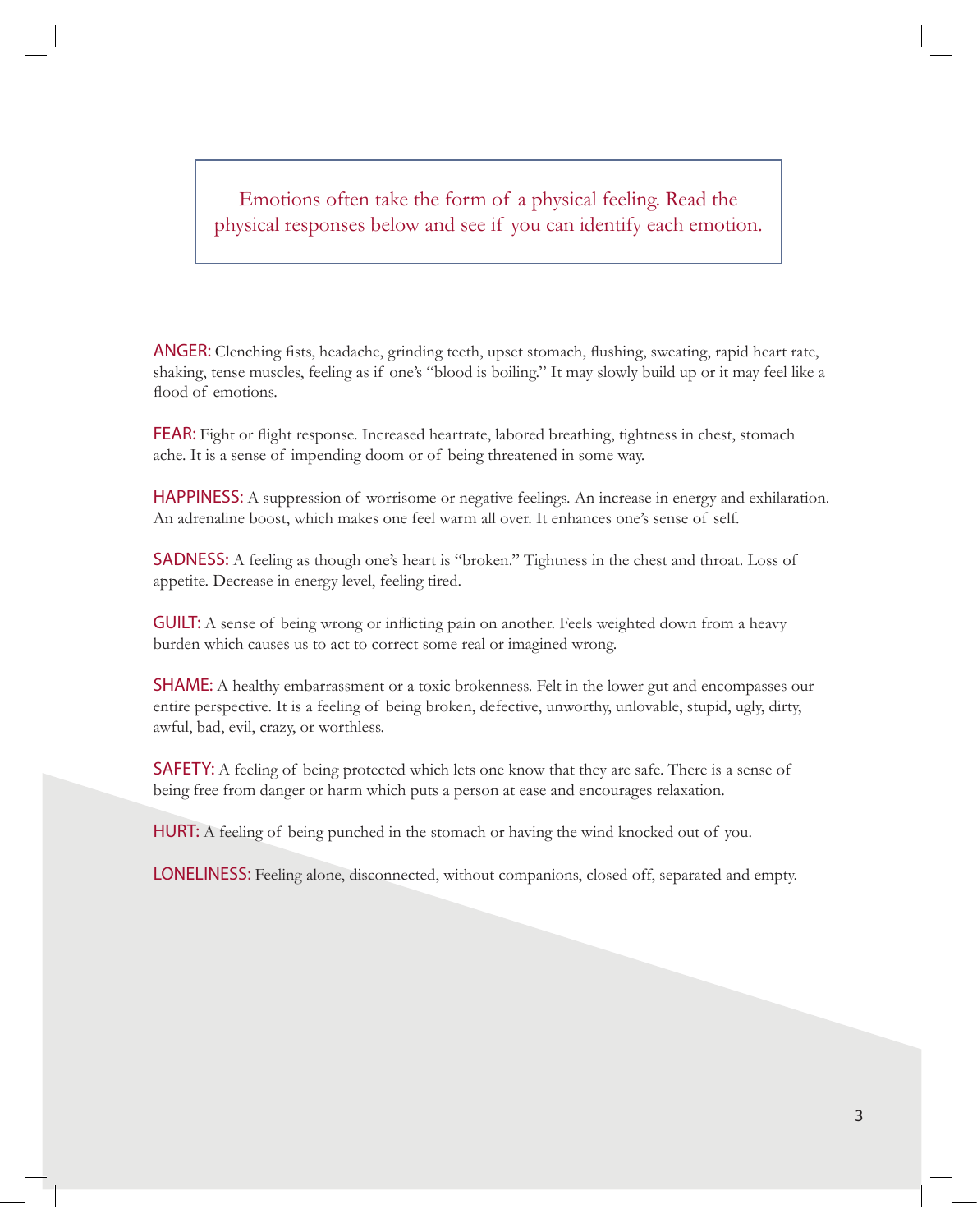I FEEL...





 $\overline{4}$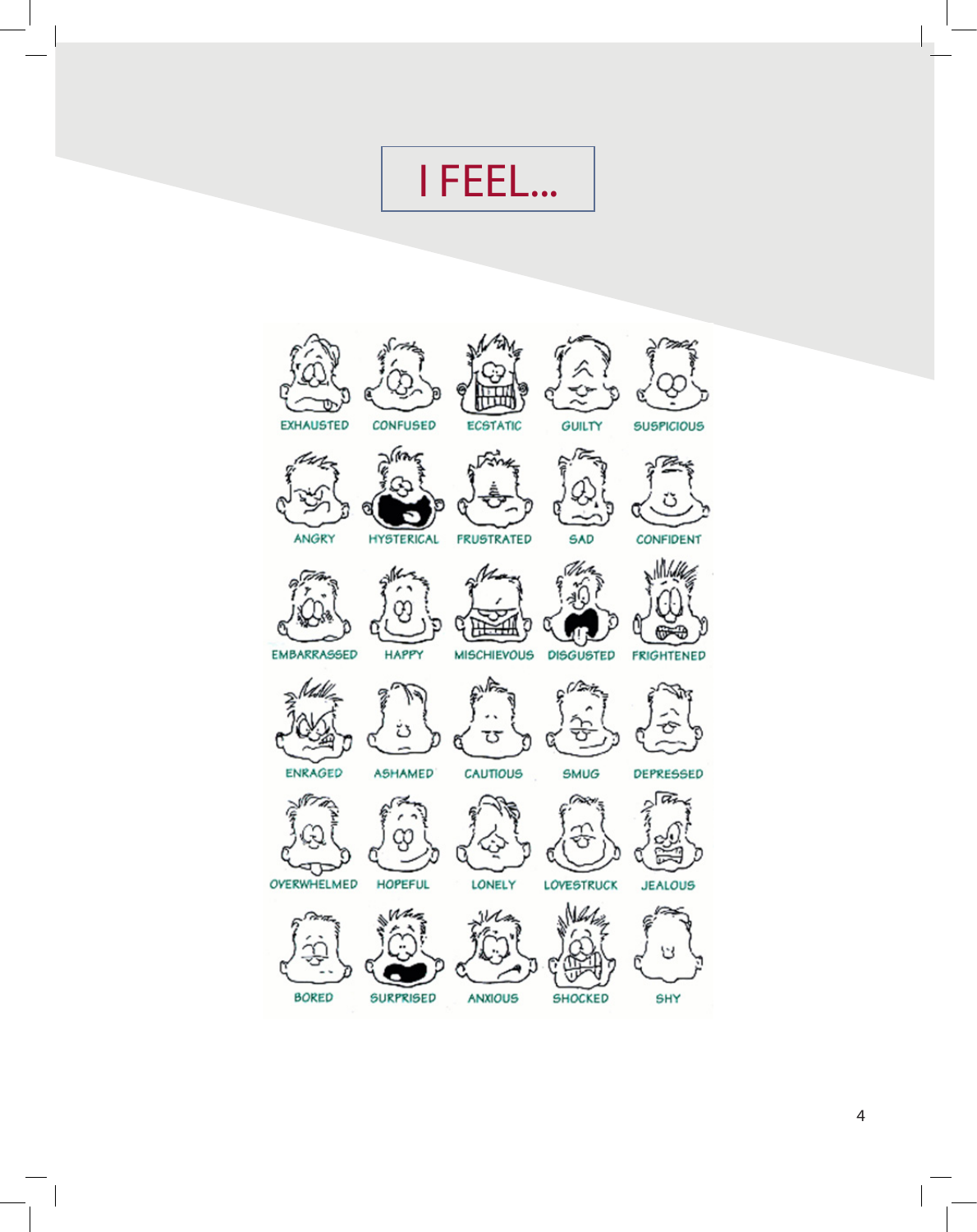## **FEELINGS JOURNAL**

| about myself. |                                                                                                                       |
|---------------|-----------------------------------------------------------------------------------------------------------------------|
|               |                                                                                                                       |
|               | <u> 1989 - Johann Barbara, marka marka masjid aka masjid aka masjid aka masjid aka masjid aka masjid aka masjid a</u> |
|               | I know this emotion is created because of certain thoughts I have about myself, others, God and/or the events in      |
|               | ,我们也不能在这里的时候,我们也不能在这里的时候,我们也不能不能不能不能不能不能不能不能不能不能不能不能不能不能不能。""我们的是,我们也不能不能不能不能不能不能                                     |
|               |                                                                                                                       |
|               |                                                                                                                       |
|               |                                                                                                                       |
|               |                                                                                                                       |
|               |                                                                                                                       |
|               | <u> 1990 - Johann Barbara, markazar margolar (h. 1980).</u>                                                           |
|               |                                                                                                                       |
|               |                                                                                                                       |
|               |                                                                                                                       |
|               |                                                                                                                       |
|               |                                                                                                                       |
|               |                                                                                                                       |
|               |                                                                                                                       |
|               |                                                                                                                       |
|               |                                                                                                                       |